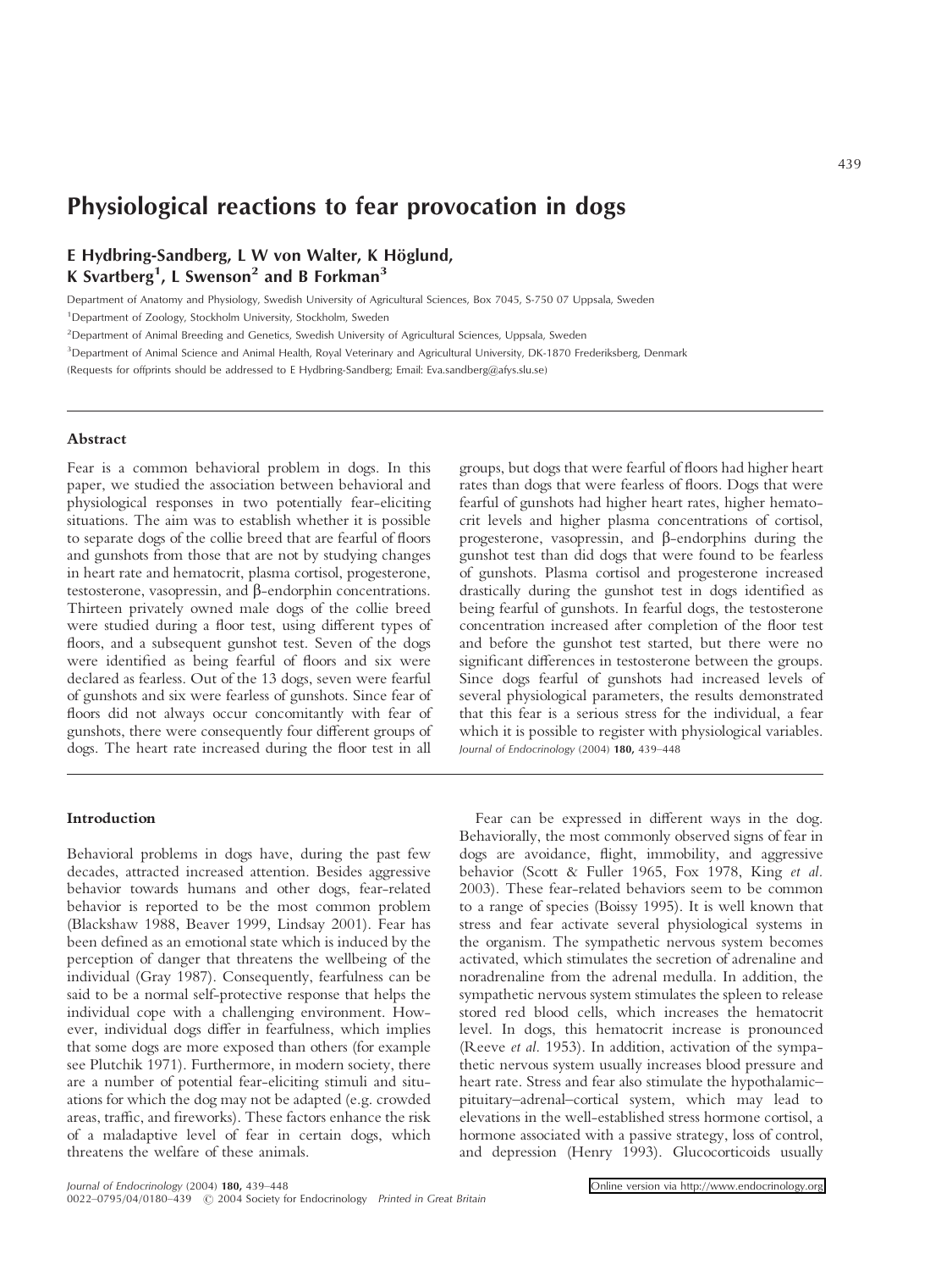facilitate the extinction of learned fear responses since their mode of action is to reduce fear, possibly by inhibiting adrenocorticotropic hormone (ACTH) (Giusto *et al.* 1971). In dogs, cortisol has been found to increase during transportation (Kuhn *et al.* 1991, Bergeron *et al.* 2002) and shock (Dess *et al.* 1983), when exposed to sound blasts (Beerda *et al.* 1998), and during social and spatial restriction (Beerda *et al.* 1999). In one study, it was reported that when ACTH was administered to dogs not only cortisol but also progesterone increased markedly in both males and females (Frank *et al.* 2003). This suggests that progesterone may be a further indicator of activation of the hypothalamic–pituitary axis.

The steroid testosterone has been measured in several stress studies. In human beings, testosterone has been reported to increase during aggression and anger (Christiansen & Knussmann 1987, Dabbs 1993, Scerbo & Kolko 1994, Van Honk *et al.* 1999), dominance (Christiansen & Knussmann 1987), experiences of winning, for instance in sporting events (McCaul *et al.* 1992, Bernhardt *et al.* 1998), psychic stress (Christiansen *et al.* 1985), and violent and antisocial behavior (Dabbs 1993) as well as with sexual activity (Dabbs 1993). It has been reported to decrease during experiences of losing (Dabbs 1993, Bernhardt *et al.* 1998), anxiety (Davies *et al.* 1992), passive avoidant coping behavior (Müller 1994), and depression (Dabbs 1993).

One common, but not scientifically reported, explanation for the fear of gunshots in dogs is that dogs may feel pain in their ears during the gunshots. Therefore, we also measured the hormones vasopressin and  $\beta$ -endorphin, hormones associated with stress and pain relief (Fredrickson & Geary 1982, Cameron *et al.* 1985). Opiates act synergistically as regulatory molecules and integrate most of the autonomic and metabolic responses to stress (Molina & Abumrad 1994).

There are therefore a number of behavioral and physiological variables that are regarded to be indicators of stress in dogs in fear-related situations. For the valid interpretation of stress, it is of importance to use both behavioral and physiological measures (Beerda *et al.* 2000). In dogs, such methodology has been used in studies investigating fear-related stress in individuals exposed to stimuli such as sound blasts, electric shocks, and physical restraint (Beerda *et al.* 1998, King *et al.* 2003). However, to our knowledge, no studies on the fear of gunshots, or the fear of walking on different surfaces, such as different types of floors, have been reported in which both physiological and behavioral variables were measured. Fear of a loud noise, such as gunshot, is considered to be a common problem in dogs (Blackshaw 1988). Fear of walking on certain floors has been indicated in results from questionnaires answered by dog owners (L Swenson, unpublished data, K Svartberg, unpublished data) and may be a more common behavioral problem than has been acknowledged. Floor fearfulness appears to be more common in some breeds, and especially the collie seems to be over-represented in this respect (K Svartberg, unpublished data). In this paper, we will focus on the physiological changes that are associated with behaviorally expressed fear in two fear-eliciting tests, a floor test and a gunshot test.

# **Materials and Methods**

# *The dogs*

Fourteen privately owned male dogs of the collie breed (3–10 years old) were recruited for the study. The dogs were selected by means of a questionnaire, in which the dog owners gave their opinion on whether their dogs were fearful of gunshots and other noise, and whether they were fearful of walking on different types of floor. Seven dogs said to be fearful of gunshots and seven dogs said to be fearless of gunshots were selected. This sample of 14 individuals also included seven individuals that were said to be fearful of floors and seven dogs claimed to be fearless of floors. Blood sampling turned out to be impossible in one dog and this animal was therefore excluded from the study. During the study the dogs were not allowed to eat and drink. The study was carried out on 10 separate days and each dog went through the test alone without any contact with other dogs. The use of privately owned dogs was approved by the National Board of Agriculture, and the experimental procedure was approved by the Animal Ethics Committee in Uppsala, Sweden.

# *Experimental procedure*

When the dogs arrived at the test place, a heart rate monitor was strapped on. Heart rate was measured using the Polar Sport tester for human beings (Polar Vantage NV; Polar Ltd, Bromma, Sweden). In order to maximize the contact between the electrodes and the skin, electrode gel (Blågel; Cefar Medical Products AB, Lund, Sweden) was applied to a small area behind the left foreleg. Then the belt was put around the chest and fastened with Vetrap (3 M Animal Care Products, St Paul, MN, USA) to further increase the contact. The heart rate was registered every 5 s and a mean value for every minute was calculated. After the heart rate monitor was fitted, a permanent catheter (SweVet; Piab, Sjöbo, Sweden) was inserted under local anesthesia (Xylocain; Astra, Södertälje, Sweden) in the cephalic vein. The catheter was fixed and kept in place with Vetrap. After insertion of the catheter, the dog was allowed to rest with its owner for 30 min before the floor test started.

The floor test was divided into three parts: 'floor 1', 'stairs', and 'floor 2'. 'Floor 1' included passages on plastic and parquet floors. The 'stairs' consisted of an open marble spiral staircase. 'Floor 2' included passages on clinker, concrete, iron grids, and wobbling boards. To standardize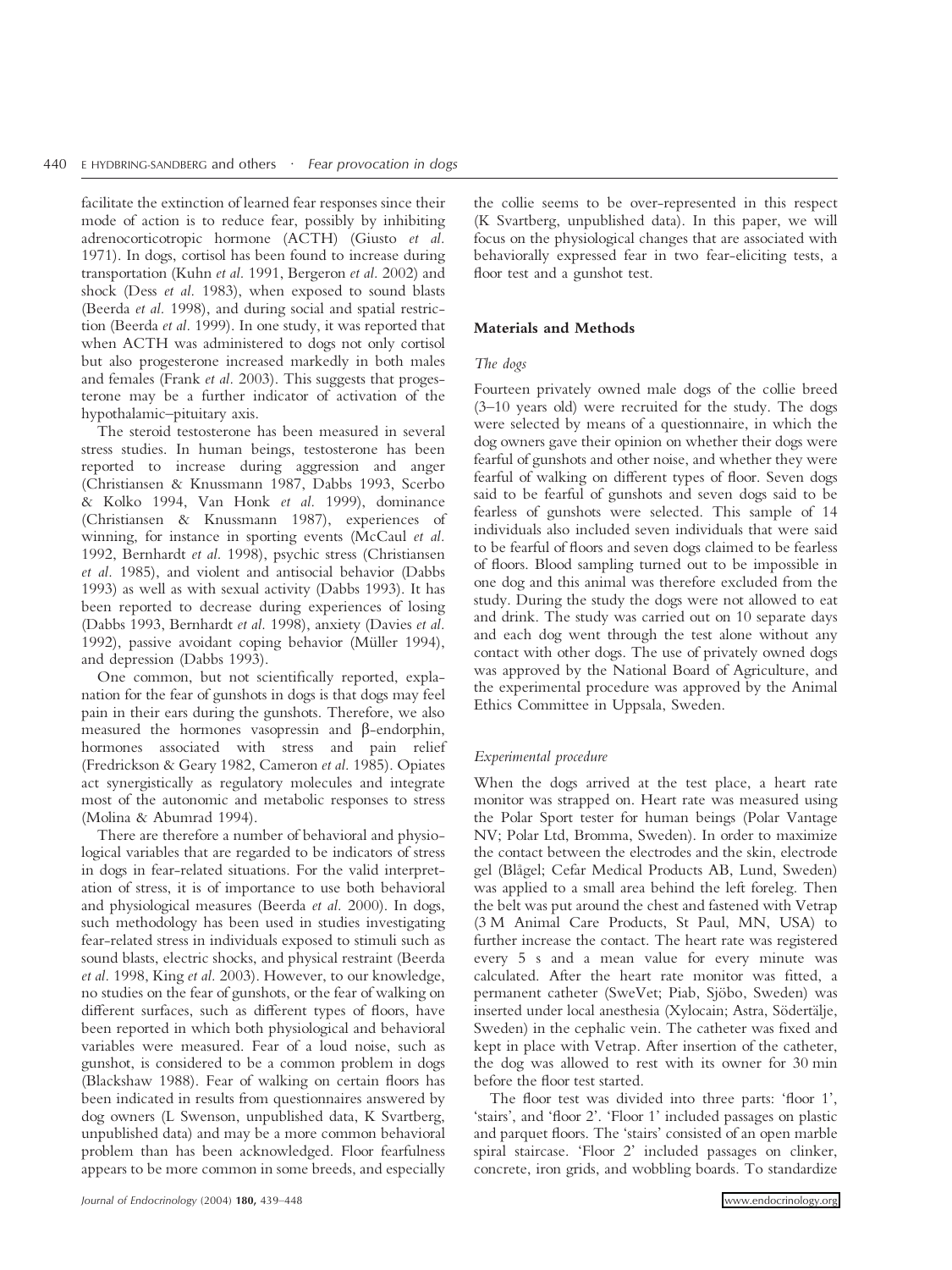**Table 1** Experimental procedure including blood sampling and heart rate monitoring

|                                                                                             | <b>Heart</b> rate<br>recording |
|---------------------------------------------------------------------------------------------|--------------------------------|
| <b>Moment</b>                                                                               |                                |
| Heart rate equipment on;                                                                    |                                |
| insertion of catheter;                                                                      |                                |
| 30 min rest                                                                                 |                                |
| Blood sample 1 (30 min after insertion                                                      | 1                              |
| of catheter)                                                                                |                                |
| Start plastic floor                                                                         | $\overline{2}$                 |
| Finish plastic floor                                                                        | $\overline{3}$                 |
| Start parquet floor                                                                         | $\overline{4}$                 |
| Finish parquet floor                                                                        | 5                              |
| Start stairs                                                                                | 6                              |
| Finish stairs                                                                               | 7                              |
| Blood sample 2                                                                              | 8                              |
| Start clinker floor                                                                         | 9                              |
| Finish clinker floor                                                                        | 10                             |
| Start concrete floor                                                                        | 11                             |
| Finish concrete floor                                                                       | 12                             |
| Start iron grids                                                                            | 13                             |
| Finish iron grids                                                                           | 14                             |
| Start wobbling boards                                                                       | 15                             |
| Finish wobbling boards                                                                      | 16                             |
| Blood sample 3                                                                              | 17                             |
| Walk to fenced meadow, 30 min rest                                                          |                                |
| Blood sample 4                                                                              | 18                             |
| Shot 1                                                                                      | 19                             |
| Shot 2 (5 min after shot 1)                                                                 | 20                             |
| Blood sample 5 (5 min after shot 2)                                                         | 21                             |
| Blood sample 6 (15 min after shot 2)                                                        | 22                             |
| Blood sample 7 (30 min after shot 2)                                                        | 23                             |
| Blood sample 8 (60 min after shot 2)<br>Removal of catheter and heart rate<br>equipment off | 24                             |

the procedure, the same person, the test leader, held all dogs on a 2·3 m long leash during the test. The test leader, together with the dog owner, walked at an even and relatively slow pace. If the dog balked or tried to withdraw, the test leader and handler stopped walking for 10 s. If the dog did not start to walk by itself, the dog was verbally encouraged to follow by the handler and test leader. If the dog refused to walk, the test leader gently forced the dog using the leash. If the dog still refused to walk after 30 s, the test was interrupted. Blood samples 1 and 2 were taken before the start of the first and second floor tests respectively, and sample 3 was taken when the floor test was completed (Table 1). The dogs' behavior was video recorded by a hand-held camera for later analyses.

After the floor test, the (leashed) dog was walked by the dog owner to a large (ca.  $80 \times 80$  m) fenced meadow and rested there alone with the dog owner and test leader for 30 min before the fourth blood sample was taken. The gunshot test was then started. During this test, the dog stood beside its owner, leashed on a 40 m long cord (as a precaution in case the dog wanted to escape from the

enclosure). A person hidden behind a tree 50 m from the dog fired two shots from a starter's gun, with 5 min between the gunshots. During and after the shots, the dog owner remained passive. If the dog tried to escape, it was free to do so within the enclosure without any action being taken. Five minutes after the second shot, the fifth blood sample was taken. The sixth, seventh, and eighth blood samples were taken 15, 30, and 60 min after the second shot (Table 1). The test was now completed and the catheter and heart rate equipment were removed. The whole procedure took about 4 h for each dog depending on how fast the dog carried out the floor tests.

Before the experiment started, the dog's reaction to a stranger (the test leader) and interest in playing with the stranger were tested according to a standardized behavioral test used by the Swedish Working Dog Association, the 'Dog Mentality Assessment' (Svartberg & Forkman 2002). The interest in playing was repeated after the floor test (after the third blood sample) and after the gunshot test (after the fifth blood sample) (Table 1). However, results from these tests are not presented in the present paper.

# *Classification of dogs according to fearfulness of floors and gunshots*

After the tests, the dogs' behavioral reactions were coded according to the video recordings. In the three parts of the floor test (floor 1, stairs, floor 2), the dogs were ranked according to *hesitation to walk* and to whether they *walked close to the wall*. These variables represented measures of immobility and avoidance/escape respectively, which are common fear-related behaviors in the dog. Hesitation to walk was scored from 1 to 4, where  $1 =$  no hesitation at all,  $2$ = some hesitation (i.e. the dog slows down when coming out on a new surface), 3=hesitates before stepping out on the surface, and  $4$ =refuses to walk. Walking close to the wall was also scored from 1 to 4, where  $1=$  no tendency to move towards the wall,  $2 = a$  tendency to move towards the wall,  $3=$ a tendency to walk close to the wall, and 4=walking close to the wall. Dogs which scored a mean value of  $\geq$  2 in total in all three parts of the floor test were categorized as 'floor fearful', while dogs which scored  $<$  2 were classified as 'floor fearless'. In the gunshot test, the dogs' *initial startle reaction* during both shots were scored from 1 to 5, where  $1 \equiv$ no reaction, or looks up,  $2 \equiv$ increased activity, but no escape, 3=tends to escape, 4=escapes a short distance and stops, and 5=escapes a long distance with no stop. In addition, the dogs' *degree of fear* during both shots one and two was scored from 1 to 5, where  $1 =$ no fear,  $2 =$ slight fear,  $3 =$ obvious fear,  $4 =$ very frightened, and 5=terrified. Dogs that scored a mean value of  $\geq$  2 in all parts of the gunshot test were classified as 'gun fearful', while dogs that scored  $\leq$  were classified as 'gun fearless'.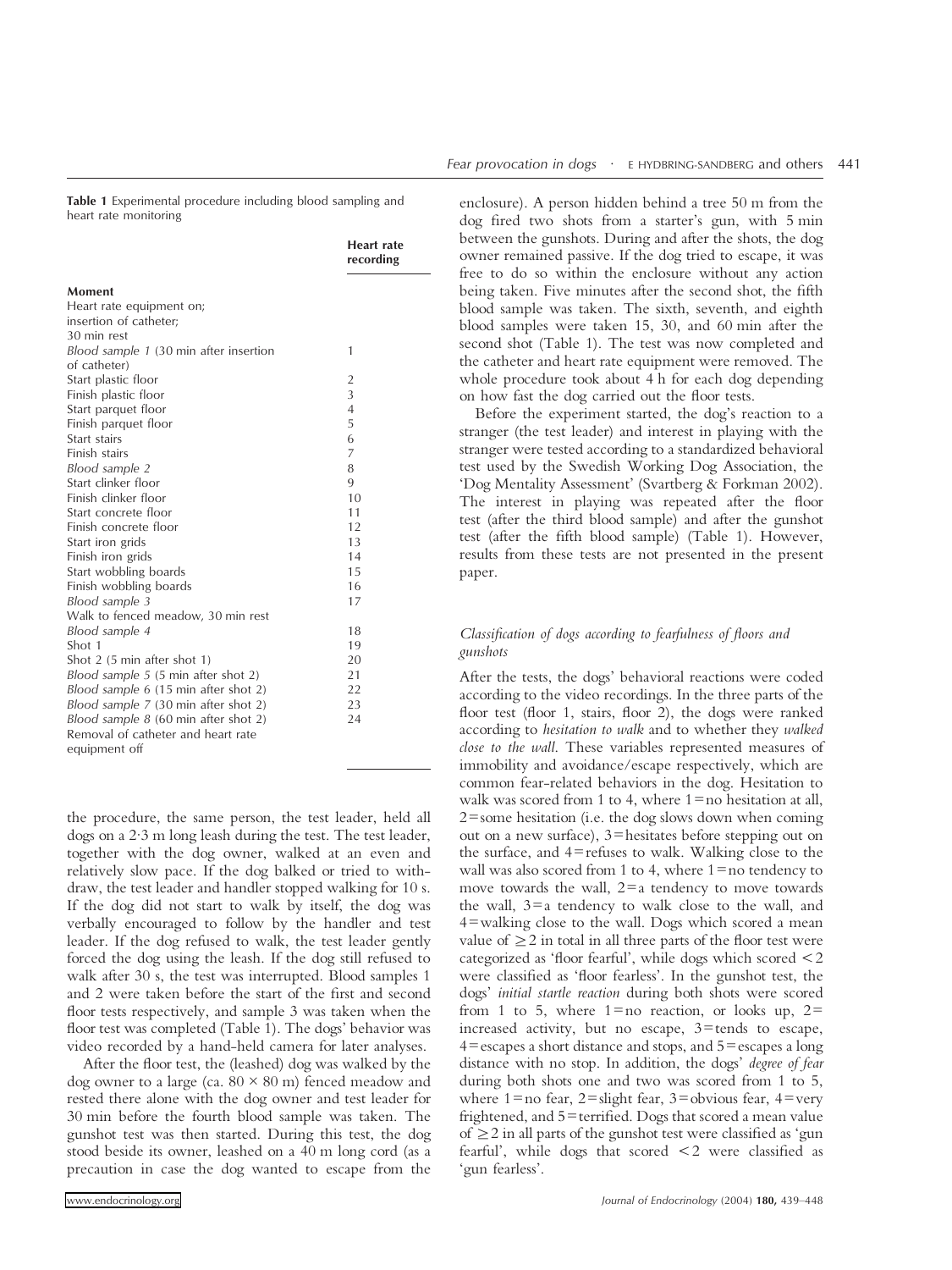#### *Blood plasma analyses*

Blood was withdrawn into ice-chilled tubes containing EDTA tripotassium salt and aprotinin (Trasylol; Bayer, Leverkusen, Germany; 2500 kallikrein inhibitor units/ 5 ml tube). The hematocrit level was determined by centrifuging the blood in capillary tubes for 5 min (ALC Centrifugette 4203; Skafte & Claesson AB, Göteborg, Sweden). Thereafter, the blood was centrifuged at 1500 *g* for 20 min at 4 °C, and stored at  $-20$  °C for 24 h and then at  $-80$  °C until assayed. Dilutions of canine plasma were parallel to the standard curve in all RIAs described below. Plasma cortisol, progesterone, and testosterone were measured using the Coat-a-Count RIA (Diagnostic Product Corporation, Los Angeles, CA, USA). Plasma vasopressin and  $\beta$ -endorphin were extracted and analyzed with the Euro-Diagnostica AB RIA (Ideon, Malmö, Sweden). The lower detection limit was 2·9 nmol/l for cortisol, 0·1 nmol/l for progesterone, 0·05 nmol/l for testosterone, 0·7 pmol/l for vasopressin, and 3·6 pmol/l for  $\beta$ -endorphin. In all four RIAs, the samples were measured in the same assay. The intra-assay coefficient of variance for cortisol was $<10\%$  between 23 and  $1380$  nmol/l, for progesterone <10% between 1 and 134 nmol/l, for testosterone  $\leq 10\%$  between 0.7 and 55 nmol/l, for vasopressin $<$ 10% between 1·4 and 60 pmol/l, and for  $\beta$ -endorphin $\leq 10\%$  between 5 and 62 pmol/l.

## *Statistical analysis*

Values are presented as means  $\pm$  s.e.m. Data were analyzed using the SAS software (SAS Institute Inc. 1996). For comparisons between the groups, the blood variables were divided into three blocks, namely, sample 1 (control), samples 2–4 (floor test), and samples 5–8 (gunshot test), and the heart rate recordings into recording 1 (control), recordings 2–18 (floor test), and recordings 19–24 (gunshot test). The repeated measurement ANOVA (MIXED procedure) was applied to the different parameters. The statistical model included the fixed effect of sample and the random effect of dog. Pairwise comparisons with the first sample were tested for significance using differences in least square means (the DIFF option). The significance level was set at  $P \leq 0.05$ .

## **Results**

# *Classification of dogs according to fearfulness of floors and gunshots*

According to our behavioral criteria, seven of the dogs were classified as fearful of floors (dogs 3, 4, 5, 6, 8, 9, 10, ranking value  $3.1$  (range  $2-3.2$ )) and six were not (dogs 1, 2, 7, 11, 12, 13, ranking value 1·1 (range 1·0–1·4)), seven dogs were classified as fearful of gunshots (dogs 2, 3, 4, 5,

6, 7, 9, ranking value 2·8 (range 2·0–4·5)) and six were not (dogs 1, 8, 10, 11, 12, 13, ranking value 1·2 (range 1·0–1·5)). Five dogs were classified as fearful of both floors and gunshots and four were classified as fearless in both tests. The same dogs that were judged to be fearful of gunshots by their owners were also classified as fearful according to our test results. However, the classification of fearfulness of walking on certain floors, according to the owners' judgment, did not entirely correlate with our classification following the floor tests. In this paper, we only use the classification made according to our test. Since some of the dogs were afraid of floors, but not of gunshots, and vice versa, we present the results from the floor and gunshot test first according to the dogs' response to floors (Figs 1–7a) and thereafter according to their response to gunshots (Figs 1–7b).

#### *Heart rate and hematocrit*

**Classification according to floor fearfulness** The heart rate increased significantly during the floor test compared with the first value in both fearful and fearless dogs. Dogs fearful of floors had significantly higher heart rates during the floor test than did fearless dogs. There were no differences between the groups before the test started and during the gunshot test (Fig. 1a).

In dogs fearful of floors, the hematocrit value increased after the stairs in the floor test and after the shots, but only remained elevated 15 min after the shots in dogs fearless of floors. There were no significant differences in the hematocrit concentration between the groups (Fig. 2a).

**Classification according to gunshot fearfulness** In both groups of dogs, the heart rate increased significantly, compared with the first value, during the floor test and in single samples during the gunshot test. Dogs fearful of gunshots had significantly higher heart rates, both during the floor test and after the shots, compared with gunshotfearless dogs (Fig. 1b).

Compared with the first sample, the hematocrit increased significantly in dogs fearful of gunshots, both during the floor test and after the shots. In gunshot-fearless dogs, the hematocrit concentration was only increased after the stairs. Dogs fearful of gunshots had significantly higher hematocrit values after the gunshots compared with gunshot-fearless dogs, but there was no significant difference between the groups before the test started and during the floor test (Fig. 2b).

#### *Cortisol and progesterone concentrations*

**Classification according to floor fearfulness** Neither in floor-fearful nor in floor-fearless dogs did the plasma cortisol concentration change during the floor test, but it did increase significantly after the shots. However, there were no significant differences between the groups (Fig. 3a).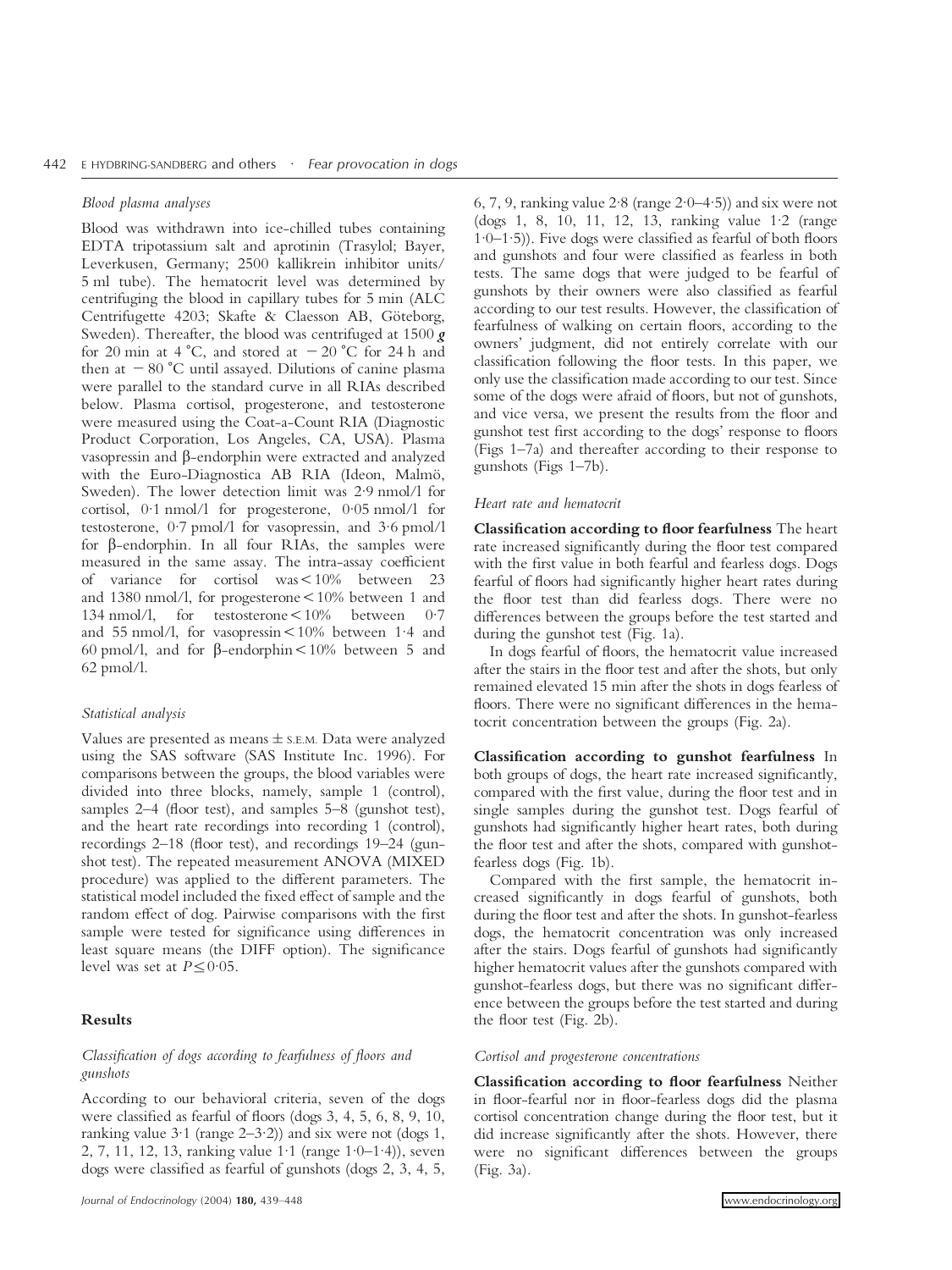



**Figure 1** Heart rate during a floor test and a gunshot test in 13 dogs. Seven of the dogs were fearful of floors (squares) and six were fearless of floors (circles) (a), and seven dogs were fearful of gunshots (squares) and six were fearless of gunshots (circles) (b). For details of the recordings see Table 1. Values are presented as means  $\pm$  s.E.M. Solid symbols indicate that values are significantly different from recording 1 ( $P \le 0.05$ ). For comparisons between the groups, the recordings were divided into three blocks, recording 1, recordings 2–18 (floor test), and recordings 19–24 (gunshot test). Dogs that were fearful of floors had a significantly higher heart rate during the floor test than dogs fearless of floors. There were no significant differences before the test or during the gunshot test (a). Dogs that were fearful of gunshots had significantly elevated heart rates during the floor test and gunshot test compared with dogs fearless of gunshots. There were no significant differences before the test started (b). NS, not significant, \**P*-0·05, \*\*\**P*-0·001.

There was no change in progesterone concentration during the floor test, but a significant increase in progesterone was seen after the shots, both in fearful and in fearless dogs. There were no significant differences between the groups (Fig. 4a).

**Classification according to gunshot fearfulness** In dogs fearful of shots, the plasma cortisol concentration did not change during the floor test, but a significant increase was seen immediately after the shots and the concentration was still elevated in the last blood sample. There were no significant changes in gunshot-fearless dogs. Dogs fearful of



**Figure 2** Hematocrit during a floor test and a gunshot test in 13 dogs. Seven of the dogs were fearful of floors (squares) and six were fearless of floors (circles) (a), and seven dogs were fearful of gunshots (squares), while six were fearless of gunshots (circles) (b). For details of the sampling see Table 1. Values are given as means  $\pm$  s.E.M. Solid symbols indicate that values are significantly different from sample 1 ( $P \le 0.05$ ). For comparisons between the groups, the samples were divided into three blocks, sample 1, samples 2–4 (floor test), and samples 5–8 (gunshot test). There were no significant differences in hematocrit concentration between dogs fearful and dogs fearless of floors (a). Dogs that were fearful of gunshots had significantly elevated hematocrit values during the gunshot test compared with dogs fearless of gunshots. There were no significant differences between the groups before the test started and during the floor test (b). NS, not significant, \*\*P≤0·01.

gunshots had significantly higher cortisol concentrations after the shots compared with fearless dogs. There were no significant differences between the groups before the tests started and during the floor test (Fig. 3b).

Plasma progesterone did not change during the floor test, but increased significantly after the shots in gunshotfearful dogs. The progesterone concentration after the shots was significantly higher in gunshot-fearful dogs than it was in gunshot-fearless dogs. There were no significant differences in progesterone between the groups before the tests started and during the floor test (Fig. 4b).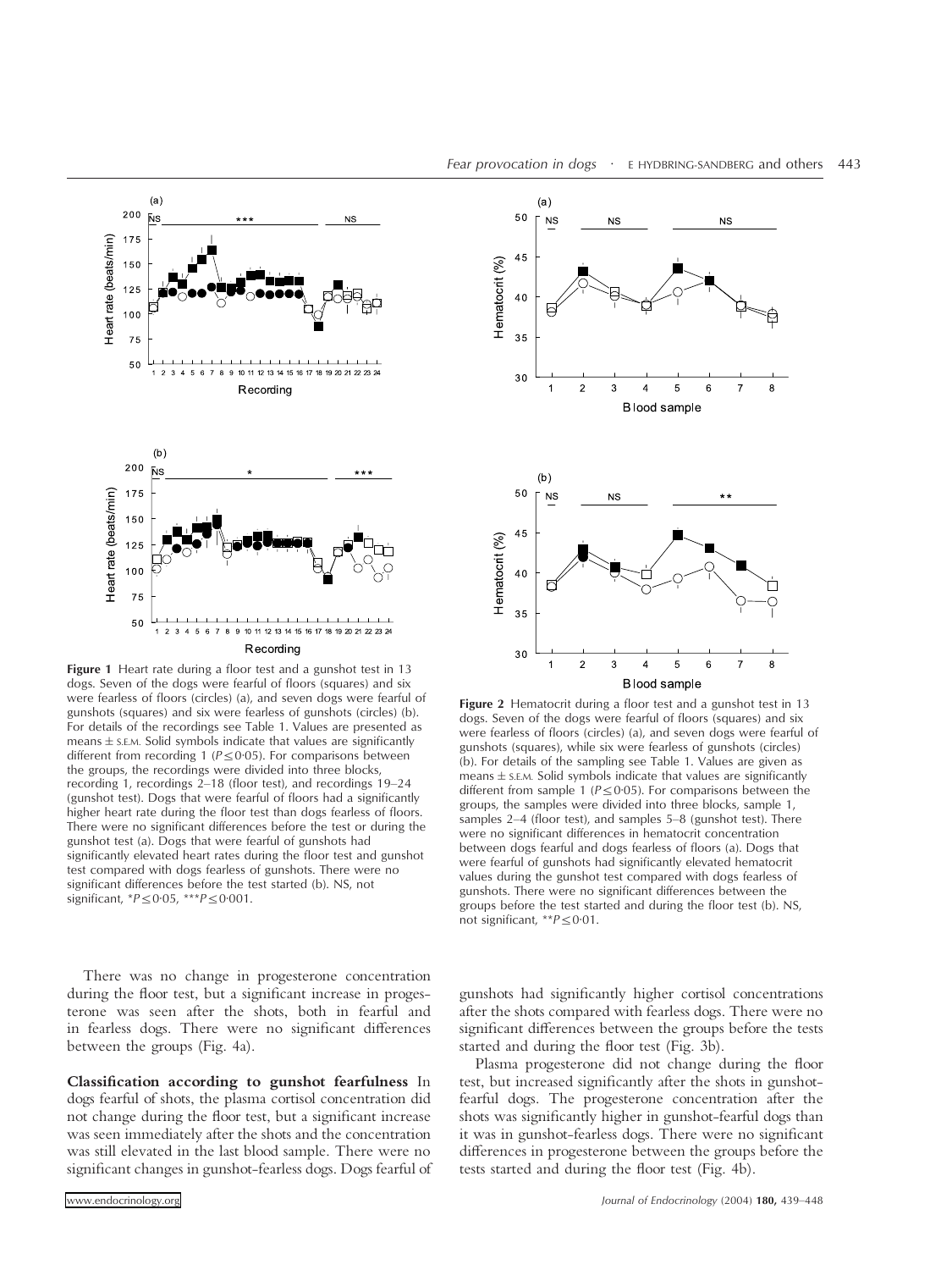

**Figure 3** Plasma cortisol during a floor test and a gunshot test in 13 dogs. Seven of the dogs were fearful of floors (squares) and six were fearless of floors (circles) (a), while seven dogs were fearful of gunshots (squares) and six were fearless of gunshots (circles) (b). For details of the sampling see Table 1. Values are presented as means  $\pm$  s.E.M. Solid symbols indicate that values are significantly different from sample 1 ( $P \le 0.05$ ). For comparisons between the groups, the samples were divided into three blocks, sample 1, samples 2–4 (floor test), and samples 5–8 (gunshot test). There were no significant differences during the experiment between dogs fearful and dogs fearless of floors (a). Dogs that were fearful of gunshots had significantly higher cortisol concentrations during the gunshot test than dogs that were fearless of gunshots. There were no significant differences between the groups before the test started and during the floor test (b). NS, not significant,  $***P \leq 0.001$ .

#### *Testosterone, vasopressin and*  $\beta$ *-endorphin concentrations*

**Classification according to floor fearfulness** The testosterone concentration increased in fearful and fearless dogs in the fourth and the fifth blood samples respectively. There were no significant differences between the groups (Fig. 5a).

In both fearful and fearless dogs, the vasopressin concentration increased significantly, compared with the first value, in the fourth and the sixth blood samples respectively. Dogs fearful of floors had significantly higher vasopressin concentrations during the gunshot test compared with fearless dogs. There were no significant differences regarding vasopressin between the groups before the tests started and during the floor test (Fig. 6a).



**Figure 4** Plasma progesterone during a floor test and a gunshot test in 13 dogs. Seven of the dogs were fearful of floors (squares) and six were fearless of floors (circles) (a), and seven dogs were fearful of gunshots (squares) and six were fearless of gunshots (circles) (b). For details of the sampling see Table 1. Values are presented as means  $\pm$  s.E.M. Solid symbols indicate that values are significantly different from sample 1 ( $P \le 0.05$ ). For comparisons between the groups, the samples were divided into three blocks, sample 1, samples 2–4 (floor test), and samples 5–8 (gunshot test). There were no significant differences during the experiment between dogs fearful and dogs fearless of floors (a). Dogs that were fearful of gunshots had a significantly higher progesterone concentration during the gunshot test than dogs did that were fearless of gunshots. There were no significant differences between the groups before the test started and during the floor test (b). NS, not significant, \*\*\**P*-0·001.

Compared with the first sample, the  $\beta$ -endorphin concentration increased significantly during the floor test and after the shots in dogs fearful of floors. In fearless dogs, the concentration was significantly increased only in the last sample. However, there were no significant differences between the groups (Fig. 7a).

**Classification according to gunshot fearfulness** The plasma testosterone concentration increased in fearful and fearless dogs in the fourth and fifth blood samples respectively, and stayed high until the last blood sample. There were no significant differences between the groups (Fig. 5b).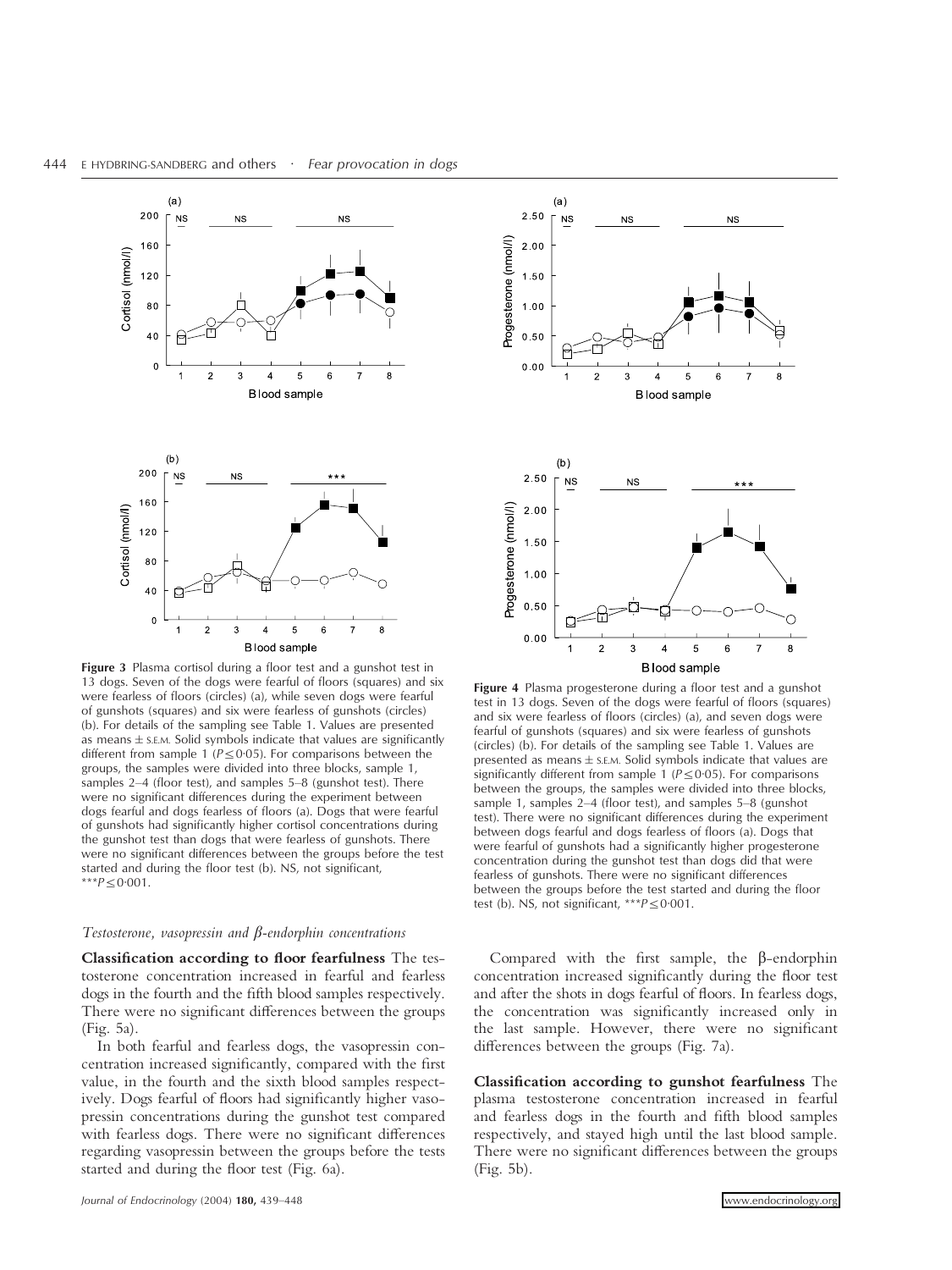

**Figure 5** Plasma testosterone during a floor test and a gunshot test in 13 dogs. Seven of the dogs were fearful of floors (squares) and six were fearless of floors (circles) (a), while seven dogs were fearful of gunshots (squares) and six were fearless of gunshots (circles) (b). For details of the sampling see Table 1. Values are given as mean values  $\pm$  s.E.M. Solid symbols indicate that values are significantly different from sample 1 ( $P \le 0.05$ ). For comparisons between the groups, the samples were divided into three blocks, sample 1, samples 2–4 (floor test), and samples 5–8 (gunshot test). There were no significant differences during the experiment between dogs fearful and dogs fearless of floors (a). Neither were there any significant differences between the groups of dogs fearful and dogs fearless of gunshots (b). NS, not significant.

In both fearful and fearless dogs, the vasopressin concentration increased significantly, compared with the first value, in the fourth and the fifth blood samples respectively. Dogs that were fearful of gunshots had significantly higher vasopressin levels during the gunshot test compared with fearless dogs. There were no significant differences between the groups before the tests started and during the floor test (Fig. 6b).

The  $\beta$ -endorphin concentration increased significantly in comparison with the first sample during the floor test and after the shots in dogs fearful of gunshots. In fearless dogs, no significant changes were seen. After the gunshots, dogs that were fearful of gunshots had significantly higher -endorphin levels than fearless dogs. There were no



**Figure 6** Plasma vasopressin during a floor test and a gunshot test in 13 dogs. Seven of the dogs were fearful of floors (squares) and six were fearless of floors (circles) (a), while seven dogs were fearful of gunshots (squares) and six were fearless of gunshots (circles) (b). For details of the sampling see Table 1. Values are given as mean values  $\pm$  s.E.M. Solid symbols indicate that values are significantly different from sample  $1$  ( $P \le 0.05$ ). For comparisons between the groups, the samples were divided into three blocks, sample 1, samples 2–4 (floor test), and samples 5–8 (gunshot test). Dogs that were fearful of floors had a significantly higher vasopressin concentration during the gunshot test than dogs fearless of floors. There were no significant differences between the groups before the test started and during the floor test (a). Dogs that were fearful of gunshots had a significantly higher vasopressin concentration during the gunshot test than dogs did that were fearless of gunshots. There were no significant differences between the groups before the test started and during the floor test (b). NS, not significant,  $^{\ast}P \le 0.05$ ,  $^{\ast\ast}P \le 0.01$ .

significant differences between the groups before the tests started and during the floor test (Fig. 7b).

#### **Discussion**

To our knowledge, this is the first time that dogs that are behaviorally fearful of gunshots have been reported to have increased heart rate, hematocrit level, and plasma concentrations of cortisol, progesterone, vasopressin, and endorphins, reaching significantly higher values during and after gunshots compared with fearless dogs. The results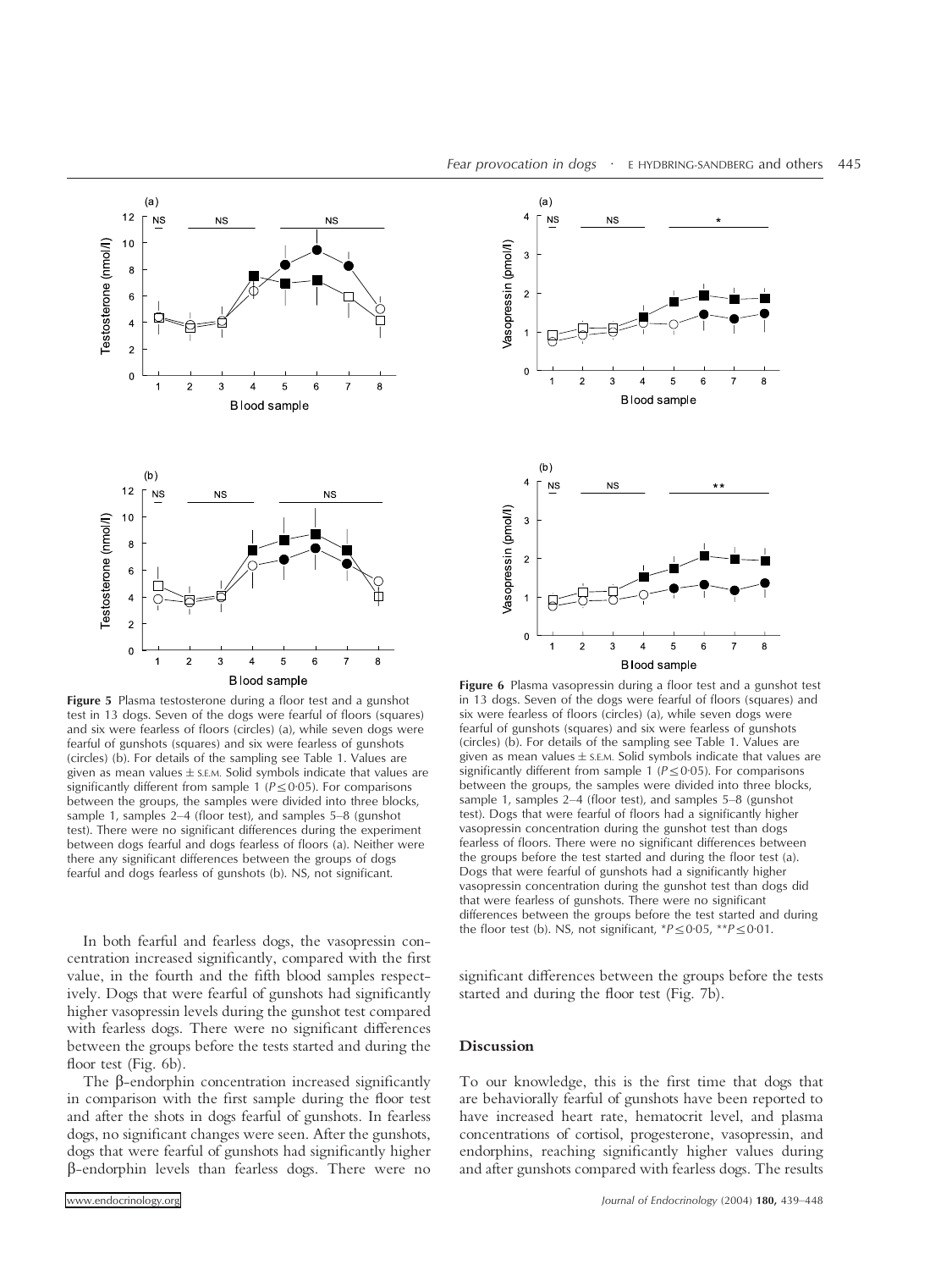

**Figure 7** Plasma B-endorphin during a floor test and a gunshot test in 13 dogs. Seven of the dogs were fearful of floors (squares) and six were fearless of floors (circles) (a), and seven dogs were fearful of gunshots (squares) and six were fearless of gunshots (circles) (b). For details of the sampling see Table 1. Values are presented as means  $\pm$  s.E.M. Solid symbols indicate that values are significantly different from sample 1 ( $P \le 0.05$ ). For comparisons between the groups, the samples were divided into three blocks, sample 1, samples 2–4 (floor test), and samples 5–8 (gunshot test). There were no significant differences during the experiment between dogs fearful and dogs fearless of floors (a). Dogs that were fearful of gunshots had significantly elevated endorphin concentrations during the gunshot test compared with fearless dogs. There were no significant differences between the groups before the test started and during the floor test (b). NS, not significant, *\*P* ≤0·05.

demonstrated that this type of fear affects all physiological stress systems, confirming that it constitutes serious stress for the individual. Most striking in the present study was the large increase in plasma cortisol and progesterone during the gunshot test in dogs that were fearful of gunshots, as well as the finding that the plasma concentrations of these hormones did not change in fearless dogs. The results indicate that progesterone may be a good alternative to cortisol for assessing stress in male dogs.

All dogs that were classified as fearful of gunshots, according to the results of our behavior test, were described as fearful of gunshots by their owners in the questionnaire. This demonstrates that most dog owners

may depend on which types of floor the individual dog is used to. Most dogs accept walking on floors that exist in their home setting. For this reason, a floor test is more difficult to standardize than a gunshot test. Physiological differences between dogs that were fearful of walking on different floors and dogs that were fearless of floors were few. Among the variables tested, only the heart rate was higher during the floor test in dogs fearful of walking on floors. It is not surprising that heart rate increased during the floor test, since this variable has a tendency to increase in several stress situations, e.g. when dogs are exposed to sound blasts, shock, falling bags, opening umbrellas, and restraint (Galosy *et al.* 1979, Beerda *et al.* 1998). However, what was quite surprising is that the heart rate remained elevated during the entire floor test. Since stress and emotional stimuli are known to cause prompt increases in heart rate followed, however, by rapid decreases (Caraffa-Braga *et al.* 1973), our study demonstrated that the sympathetic nervous system became activated for a long period, which was partly confirmed by the increased hematocrit level. In earlier stress studies in dogs, the hematocrit level did not increase significantly during transportation (Kuhn *et al.* 1991). Furthermore, DeLuca *et al.* (1974) did not find any differences in hematocrit levels between normal and nervous strains of dogs. Thus, fearfulness of floors seems to trigger a predominant sympathetic response, whereas fearfulness of gunshots may be a more classical hypothalamic–pituitary-mediated response. Interestingly, in contrast to the other blood variables,

recognize problems with noises and gunshots. By contrast, only some of the dogs that were classified as fearful of floors by us were known to be fearful of floors by their owners. There could be several explanations for this. For instance, there are numerous types of floors and the floor test result

fearful dogs had increased testosterone and vasopressin concentrations already by the fourth blood sample, before the gunshot tests started. After the third sample, the dogs went to the fenced meadow, leashed, and were allowed to rest for 30 min before the fourth blood sample was taken and the gunshot test started. Increases in testosterone and vasopressin have been reported to be related to physical activity (Campbell *et al.* 1982, Wade 1984), which may explain the fact that the increases had already started before the gunshot test took place. In addition, it has been reported that stimulation with ACTH does not increase testosterone concentrations in male dogs, but does in females (Frank *et al.* 2003), which may be an additional explanation as to why testosterone levels did not change further in response to the tests in this study.

There were no differences between the control samples in any of the measured variables between fearful and fearless dogs. This suggests that the physiological variables in all groups of dogs were at the same level before the experiment started. It could be argued that the dogs' reactions to the floor test may have influenced the results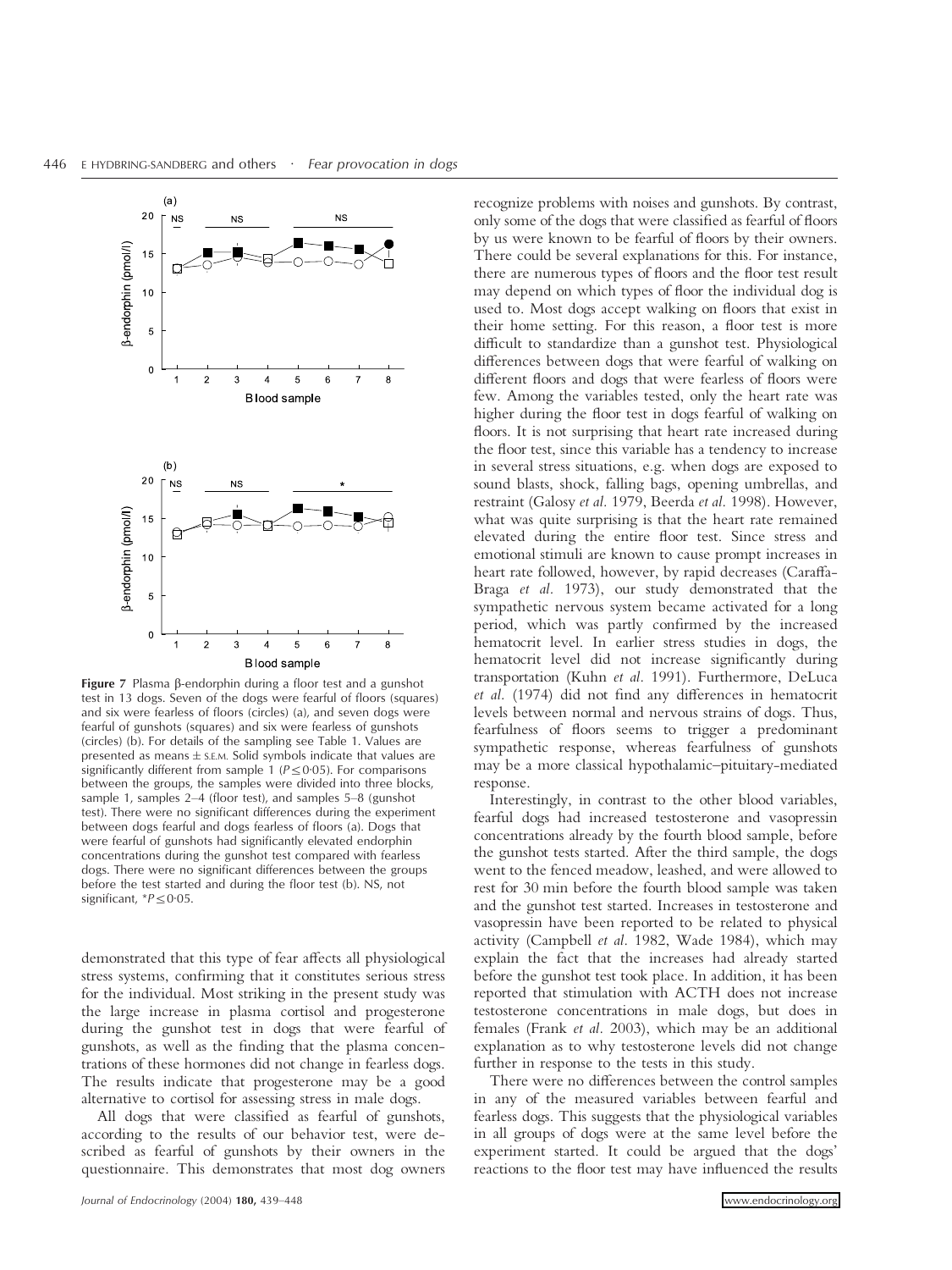of the later gunshot test. However, since all levels tested, except testosterone and vasopressin, returned to baseline before the gunshot test started, this indicates that the increased physiological variables during the gunshot test were due to the gunshots. When using physiologically invasive methods, it is always important to evaluate the effect of the sampling *per se*. It is important not to stress the dogs with the sampling. Earlier studies have shown that petting during the blood sampling may inhibit the plasma cortisol response following venipuncture in dogs (Hennessy *et al.* 1998). Other studies in dogs have shown that variables such as testosterone are not influenced by blood sampling (Knol *et al.* 1992). It is difficult to speculate on the higher vasopressin and  $\beta$ -endorphin concentrations during the gunshot test in dogs fearful of gunshots. The higher values may have been caused by pain in their ears, but may also simply have been an effect of the whole stress situation. Further studies are required to investigate why some dogs express such fear of gunshots and noises and some do not.

We conclude that dogs fearful of gunshots have increased levels of several physiological variables during gunshots, showing that this fear presents a serious stress to the individual. Since fears and mentality problems are common in dogs, studying physiological changes may be an additional tool in selecting breeding animals and working dogs. Furthermore, the results show that behaviorally expressed fear in the dog is accompanied by physiological changes associated with stress. This suggests that behavioral measurements are reliable in assessments of fearfulness and stress in the dog.

#### **Acknowledgements**

This work was supported by the Scientific Council for Medicine (grant no. 3392). We gratefully acknowledge all participating dogs and dog owners, Birgitta Åhman and the late Kicki Anerland for help with recruiting the dogs, Åsa Eriksson and Inger Lind for helping us with the practicalities, Gunilla Drugge-Boholm and Gunilla Ericson-Forslund for excellent help with hormonal analyses, and Professor Kerstin Olsson for valuable criticism of the manuscript.

#### **References**

- Beaver BV 1999 *Canine Behaviour: A Guide for Veterinarians.* Philadelphia, PA, USA: WB Saunders Company.
- Beerda B, Schilder MBH, Van Hooff JARAM, De Vries HW & Mol JA 1998 Behavioural, saliva cortisol and heart rate responses to different types of stimuli in dogs. *Applied Animal Behaviour Science* **58** 365–381.
- Beerda B, Schilder MBH, Bernadina W, Van Hooff JARAM, De Vries HW & Mol JA 1999 Chronic stress in dogs subjected to social and spatial restriction. II. Hormonal and immunological responses. *Physiology and Behavior* **66** 243–254.
- Beerda B, Schilder MBH, Van Hooff JARAM, De Vries HW & Mol JA 2000 Behavioural and hormonal indicators of enduring environmental stress in dogs. *Animal Welfare* **9** 49–62.
- Bergeron R, Scott SL, Emond J-P, Mercier F, Cook NJ & Schaefer AL 2002 Physiology and behavior of dogs during air transport. *Canadian Journal of Veterinary Research* **66** 211–216.
- Bernhardt PC, Dabbs JM, Fielden JA & Lutter CD 1998 Testosterone changes during vicarious experiences of winning and losing among fans at sporting events. *Physiology and Behavior* **65** 59–62.
- Blackshaw JK 1988 Abnormal behaviour in dogs. *Australian Veterinary Journal* **65** 393–394.
- Boissy A 1995 Fear and fearfulness in animals. *Quarterly Review of Biology* **70** 165–191.
- Cameron V, Espiner E, Nicholls M, Donald R & MacFarlane M 1985 Stress hormones in blood and cerebrospinal fluid of conscious sheep: effect of hemorrhage. *Endocrinology* **116** 1460–1465.
- Campbell IT, Walker RF, Riad-Fahmy D, Wilson DW & Griffiths K 1982 Circadian rhythms of testosterone and cortisol in saliva: effects of activity-phase and continuous daylight. *Chronobiologia* **9** 389–396.
- Caraffa-Braga E, Granata L & Pinotti O 1973 Changes in blood-flow distribution during acute emotional stress in dogs. *Pflugers Archiv. European Journal of Physiology* **339** 203–216.
- Christiansen K & Knussmann R 1987 Androgen levels and components of aggressive behavior in men. *Hormones and Behavior* **21** 170–180.
- Christiansen K, Knussmann R & Couwenbergs C 1985 Sex hormones and stress in the human male. *Hormones and Behavior* **19** 426–440.
- Dabbs JM 1993 Salivary testosterone measurements in behavioral studies. *Annals of the New York Academy of Sciences* **20** 177–183.
- Davies RH, Harris B, Thomas DR, Cook N, Read G & Riad-Fahmy D 1992 Salivary testosterone levels and major depressive illness in men. *British Journal of Psychiatry* **161** 629–632.
- DeLuca DC, Murphree OD & Angel C 1974 Biochemistry of nervous dogs. *Pavlovian Journal of Biological Science* **9** 136–148.
- Dess NK, Linwick D, Patterson J & Overmier JB 1983 Immediate and proactive effects of controllability and predictability on plasma cortisol responses to shocks in dogs. *Behavioral Neuroscience* **97** 1005–1016.
- Fox MW 1978 *The Dog: its Domestication and Behavior.* New York: Garland STPM Press.
- Frank LA, Rohrbach BW, Bailey EM, West JR & Oliver JW 2003 Steroid hormone concentration profiles in healthy intact and neutered dogs before and after cosyntropin administration. *Domestic Animal Endocrinology* **24** 43–57.
- Fredrickson R & Geary L 1982 Endogenous opioid peptides: review of physiological, pharmacological and clinical aspects. *Progress in Neurobiology* **19** 19–69.
- Galosy RA, Clarke LK & Mitchell JH 1979 Cardiac changes during behavioral stress in dogs. *American Journal of Physiology* **236** H750–H758.
- Giusto ELD, Cairncross K & King MG 1971 Hormonal influences on fear-motivated responses. *Psychological Bulletin* **75** 432–444.
- Gray JA 1987 *The Psychology of Fear and Stress*, edn 2. Cambridge: Cambridge University Press.
- Hennessy MB, Williams MT, Miller DD, Douglas CW & Voith VL 1998 Influence of male and female petters on plasma cortisol and behaviour: can human interaction reduce the stress of dogs in a public animal shelter? *Applied Animal Behaviour Science* **61** 63–77.
- Henry J 1993 Biological basis of the stress response. *News in Physiological Sciences* **8** 69–73.
- King T, Hemsworth PH & Coleman GJ 2003 Fear of novel and startling stimuli in domestic dogs. *Applied Animal Behaviour Science* **82** 45–64.
- Knol BW, Dieleman SJ, Bevers MM, Van den Brom WE & Molt JA 1992 Effects of methods used for blood collection on plasma concentrations of luteinising hormone, testosterone, and cortisol in male dogs. *Veterinary Quarterly* **14** 126–129.